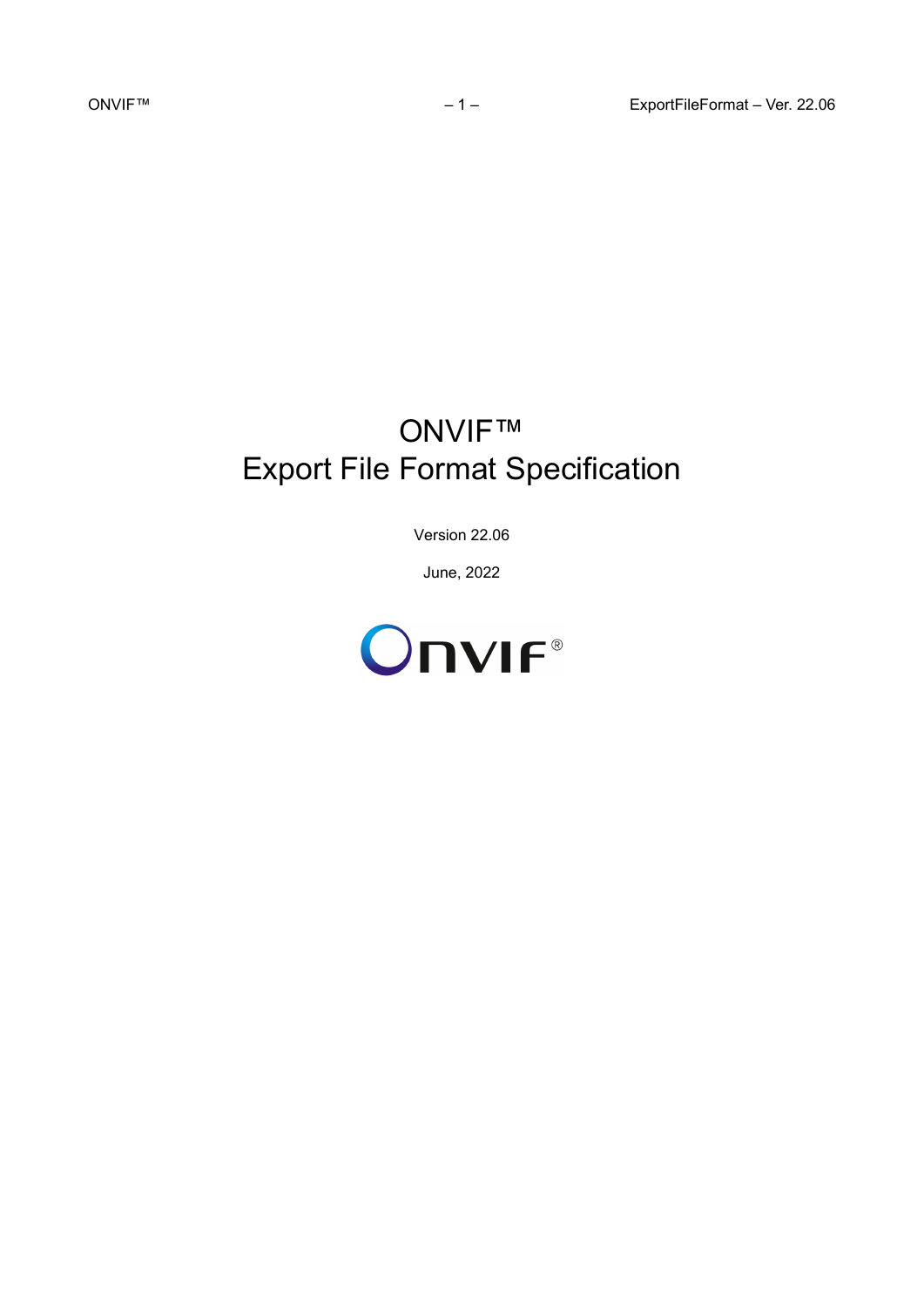#### Copyright © 2013-2022 ONVIF™ All rights reserved.

Recipients of this document may copy, distribute, publish, or display this document so long as this copyright notice, license and disclaimer are retained with all copies of the document. No license is granted to modify this document.

THIS DOCUMENT IS PROVIDED "AS IS," AND THE CORPORATION AND ITS MEMBERS AND THEIR AFFILIATES, MAKE NO REPRESENTATIONS OR WARRANTIES, EXPRESS OR IMPLIED, INCLUDING BUT NOT LIMITED TO, WARRANTIES OF MERCHANTABILITY, FITNESS FOR A PARTICULAR PURPOSE, NON-INFRINGEMENT, OR TITLE; THAT THE CONTENTS OF THIS DOCUMENT ARE SUITABLE FOR ANY PURPOSE; OR THAT THE IMPLEMENTATION OF SUCH CONTENTS WILL NOT INFRINGE ANY PATENTS, COPYRIGHTS, TRADEMARKS OR OTHER RIGHTS.

IN NO EVENT WILL THE CORPORATION OR ITS MEMBERS OR THEIR AFFILIATES BE LIABLE FOR ANY DIRECT, INDIRECT, SPECIAL, INCIDENTAL, PUNITIVE OR CONSEQUENTIAL DAMAGES, ARISING OUT OF OR RELATING TO ANY USE OR DISTRIBUTION OF THIS DOCUMENT, WHETHER OR NOT (1) THE CORPORATION, MEMBERS OR THEIR AFFILIATES HAVE BEEN ADVISED OF THE POSSIBILITY OF SUCH DAMAGES, OR (2) SUCH DAMAGES WERE REASONABLY FORESEEABLE, AND ARISING OUT OF OR RELATING TO ANY USE OR DISTRIBUTION OF THIS DOCUMENT. THE FOREGOING DISCLAIMER AND LIMITATION ON LIABILITY DO NOT APPLY TO, INVALIDATE, OR LIMIT REPRESENTATIONS AND WARRANTIES MADE BY THE MEMBERS AND THEIR RESPECTIVE AFFILIATES TO THE CORPORATION AND OTHER MEMBERS IN CERTAIN WRITTEN POLICIES OF THE CORPORATION.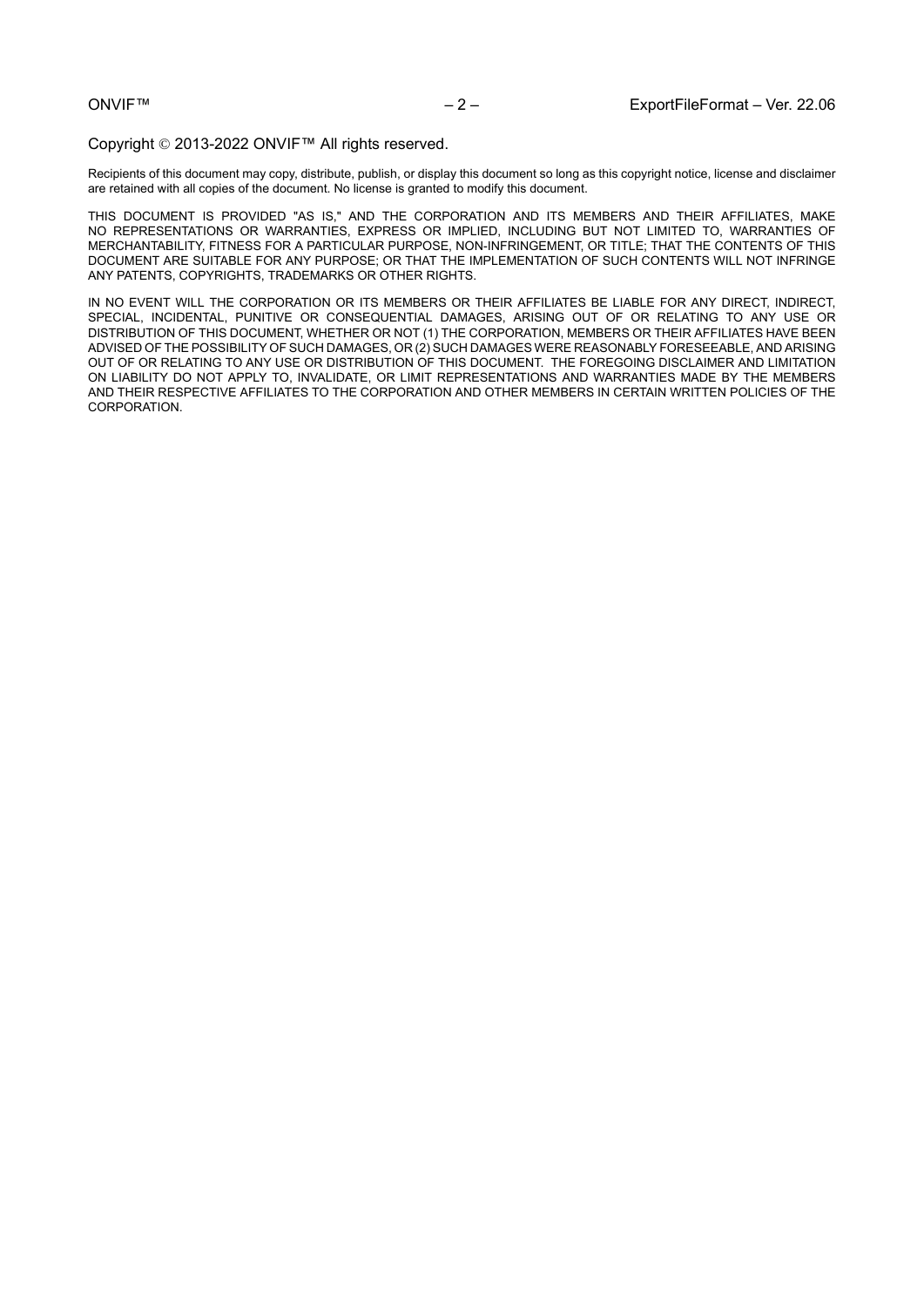# **CONTENTS**

| 1            | <b>Scope</b>   |                                                                                        | 4    |  |  |  |  |  |
|--------------|----------------|----------------------------------------------------------------------------------------|------|--|--|--|--|--|
| $\mathbf{2}$ |                | <b>Normative references</b>                                                            | 4    |  |  |  |  |  |
| 3            |                | <b>Terms and Definitions</b><br>4                                                      |      |  |  |  |  |  |
|              | 3.1            |                                                                                        |      |  |  |  |  |  |
|              | 3.2            |                                                                                        |      |  |  |  |  |  |
|              |                | 4 Overview                                                                             | 5    |  |  |  |  |  |
|              | 4.1            |                                                                                        |      |  |  |  |  |  |
|              | 4.2            |                                                                                        |      |  |  |  |  |  |
|              | 4.3            |                                                                                        |      |  |  |  |  |  |
|              | 4.4            |                                                                                        |      |  |  |  |  |  |
|              | 4.5            |                                                                                        |      |  |  |  |  |  |
|              | 4.6            |                                                                                        |      |  |  |  |  |  |
|              | 4.7            | Use case 3: Playback at players not equipped according to the present specification  6 |      |  |  |  |  |  |
| 5            |                | <b>Export Format</b>                                                                   | 6    |  |  |  |  |  |
|              | 5.1            |                                                                                        |      |  |  |  |  |  |
|              | 5.2            |                                                                                        |      |  |  |  |  |  |
|              | 5.3            |                                                                                        |      |  |  |  |  |  |
|              | 5.4            |                                                                                        |      |  |  |  |  |  |
|              | 5.5            |                                                                                        |      |  |  |  |  |  |
|              | 5.6            |                                                                                        |      |  |  |  |  |  |
|              |                | 5.6.1                                                                                  |      |  |  |  |  |  |
|              |                | 5.6.2                                                                                  |      |  |  |  |  |  |
|              |                | 5.6.3<br>5.6.3.1                                                                       |      |  |  |  |  |  |
|              |                | 5.6.3.2                                                                                |      |  |  |  |  |  |
|              |                | 5.6.3.3                                                                                |      |  |  |  |  |  |
|              |                | 5.6.3.4<br>5.6.3.5                                                                     |      |  |  |  |  |  |
|              |                | 5.6.3.6                                                                                | - 11 |  |  |  |  |  |
| 5.6.3.7      |                |                                                                                        |      |  |  |  |  |  |
|              | 5.7            |                                                                                        |      |  |  |  |  |  |
|              |                | 5.7.1                                                                                  |      |  |  |  |  |  |
|              |                | 5.7.2                                                                                  | 12   |  |  |  |  |  |
|              | <b>Annex A</b> | <b>Repeated Signing (informative)</b>                                                  | 13   |  |  |  |  |  |
|              | <b>Annex B</b> | <b>Box Structure (informative)</b>                                                     | 15   |  |  |  |  |  |
|              | <b>Annex C</b> | <b>Revision History</b>                                                                | 17   |  |  |  |  |  |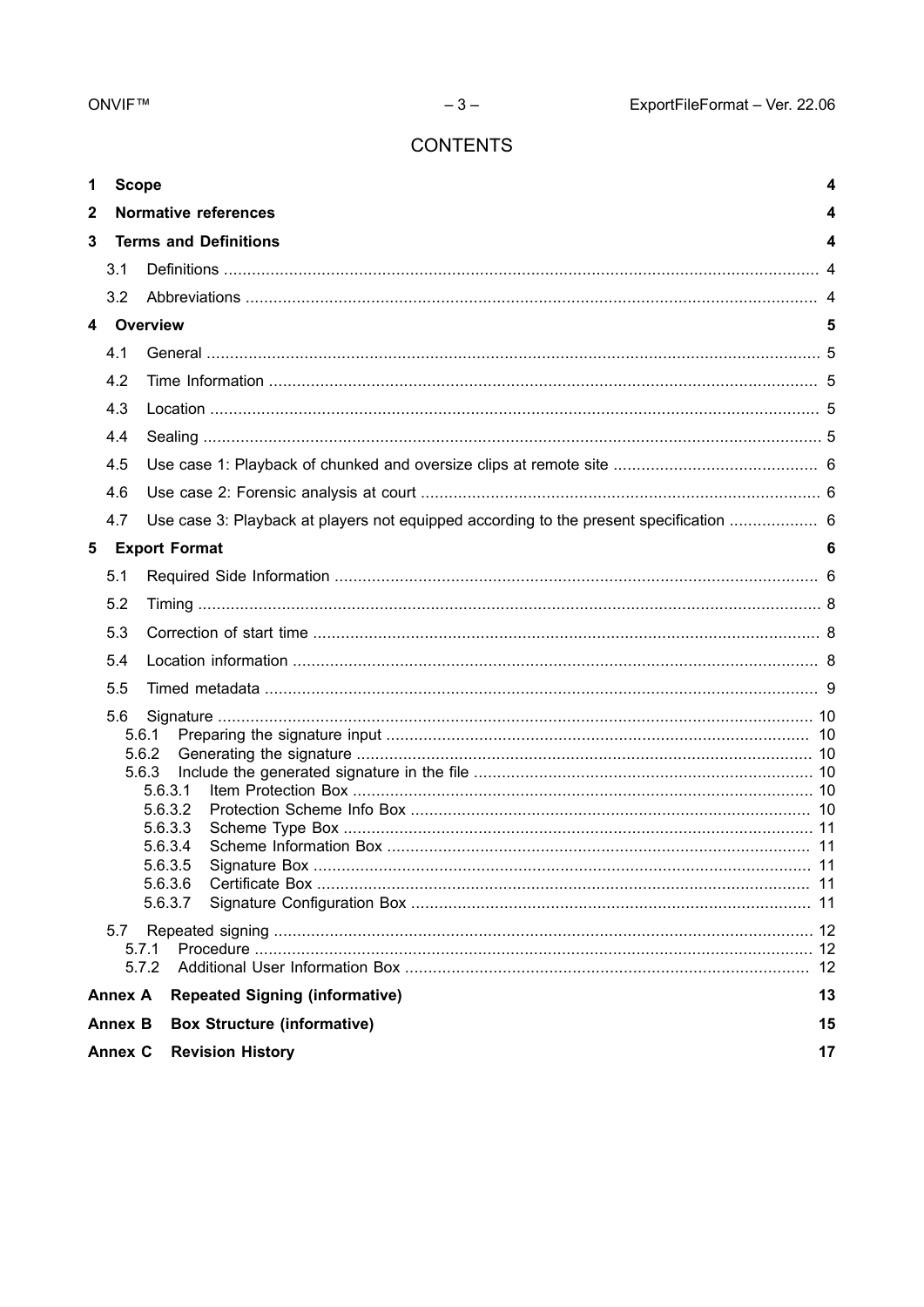# <span id="page-3-0"></span>**1 Scope**

This document defines the ONVIF file format for exported media. The specification defines the mechanism necessary to support interoperable verification of the authenticity by the receiving party.

# <span id="page-3-1"></span>**2 Normative references**

ONVIFTM Core Specification <<http://www.onvif.org/specs/core/ONVIF-Core-Specification.pdf>>

ONVIFTM Streaming Specification <<https://www.onvif.org/specs/stream/ONVIF-Streaming-Spec.pdf>>

ISO/IEC 14496-12 Information technology — Coding of audiovisual objects – Part 12: ISO base media file format <<https://www.iso.org/obp/ui/#iso:std:iso-iec:14496:-12:ed-5:v1:en>>

ISO/IEC 23000-10 Information technology – Multimedia application format – Part 10: Surveillance application format

<<https://www.iso.org/obp/ui/#iso:std:iso-iec:23000:-10:ed-2:v1:en>>

ISO/IEC 23000-10/Cor 2:2014 Information technology – Multimedia application format – Part 10: Surveillance application format - TechnicalCorrigendum 2 <<https://www.iso.org/obp/ui/#iso:std:iso-iec:23000:-10:ed-2:v1:cor:2:v1:en>>

NIST FIPS 180-4 Secure Hash Standard <<https://csrc.nist.gov/publications/detail/fips/180/4/final>>

ISO/IEC 14888-2 Information technology – Security techniques – Digital signatures with appendix – Part 2: Integer factorization based mechanisms <<https://www.iso.org/obp/ui/#iso:std:iso-iec:14888:-2:ed-2:v1:en>>

ETSI TS 126 244 3GPP file format <[https://www.etsi.org/deliver/etsi\\_ts/126200\\_126299/126244/16.01.00\\_60/ts\\_126244v160100p.pdf](https://www.etsi.org/deliver/etsi_ts/126200_126299/126244/16.01.00_60/ts_126244v160100p.pdf)>

# PKCS#1, v2.1 RSA Cryptographic Standard

NIST FIPS 186 Digital Signature Standard (DSS) <<https://csrc.nist.gov/publications/detail/fips/186/4/final>>

IETF RFC 3447 Public-Key Cryptography Standards (PKCS) #1: RSA Cryptography Specifications Version 2.1 <<https://tools.ietf.org/rfc/rfc3447.txt>>

ITU-T Recommendation X.690 (2008) | ISO/IEC 8825-1:2008, Information technology – ASN.1 encoding rules: Specification of Basic Encoding Rules (BER),Canonical Encoding Rules (CER)and Distinguished Encoding Rules (DER)

<<https://www.itu.int/rec/T-REC-X.690-200811-S>>

# <span id="page-3-2"></span>**3 Terms and Definitions**

# <span id="page-3-3"></span>**3.1 Definitions**

- **Certificate** A certificate as used in this specification binds a public key to a subject entity. The certificate is digitally signed by the certificate issuer to allow for verifying its authenticity
- **Signature** A digital signature or digital signature scheme is a mathematical scheme for demonstrating the authenticity of a digital message or document.

# <span id="page-3-4"></span>**3.2 Abbreviations**

SHA Secure Hashing Algorithm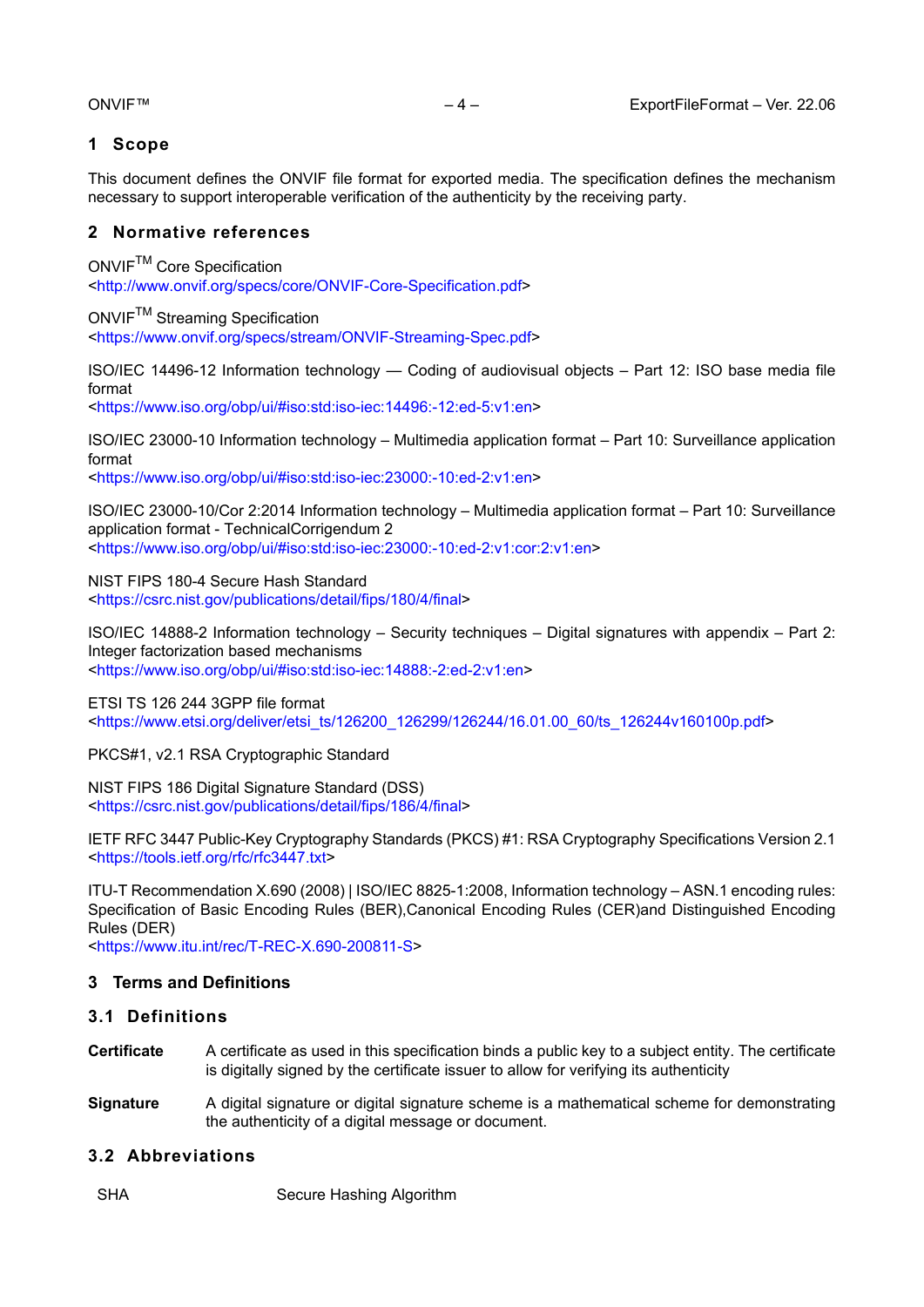# <span id="page-4-1"></span><span id="page-4-0"></span>**4 Overview**

# **4.1 General**

This specification extends the ISO/IEC 14496-12 Base File Format in order to serve Video Surveillance requirements.

# <span id="page-4-2"></span>**4.2 Time Information**

The ISO Base File Format has been mainly designed for storing movies and music clips. It defines a media timeline relative to the beginning which is defined as time zero. For Video Surveillance purposes it is important that the file preserves the absolute time of the captured frames. This specification refers to ISO 23000-10 for storing the absolute start time. All other times can be derived using the relative time data defined in ISO/IEC 14496-12. Additional to this time information time corrections can be stored during the sealing process.

In order to improve random access the ISOM baseline requires the movie fragment table at the end of the file. This redundant information does not require the protection seal.

# <span id="page-4-3"></span>**4.3 Location**

Three mechanism for storing location information are defined for MP4 files by the mobile industry.

This specification refers to the ETSI standard which has defined means for textual and spherical representation using the so called 'loci' box.

Beside the ETSI standard two defacto standards exist for Android and iOS based mobile phones:

- **•** Android phones use the '©xyz' box holding an alphanumeric string with lon and lat degrees.
- **•** Mobile phones based on iOS store similar information in sub atoms of the meta box. Note that this meta box is incompatible with the ISO Base File Format specification.

The location information is designated to provide a best effort for the video location in order to be able to geolocate the video. For fixed cameras the location should approximate to the intersection of the camera axis with the ground location. For moving cameras such an appoach may not be feasible and a fallback to the camera location may be more suitable.

# <span id="page-4-4"></span>**4.4 Sealing**

All data that a user wishes to carry away separately are put into a metaphorical bag. The bag is then sealed to enable tamper detection. Anyone wanting to use the data from the bag first examines the seal. The data in the bag are identical with the original data as long as the seal is intact. Here, the metaphorical bag is represented by a file and the seal is represented by a signature over all data in the file.

The "bag of evidence" approach builds on procedures for media data and related metadata to be securely extracted from a trusted storage in a separate file. It defines which metadata has to be preserved in order to provide for accurate replay. Data are provided "as is" without any further assertions, whatsoever, to perpetuate evidence.

Processing power usage can be reduced by performing hash functions before signature algorithms are applied. Multiple stages of signatures might be applied to collect additional information into a single sealed file.

International state of the art standards are applied for the file structure, hash and signature algorithms. The surveillance application format and the RSA2048 signature defined by ISO/IEC as well as the SHA-256 hash algorithm approved by NIST come into operation for most widespread interoperability.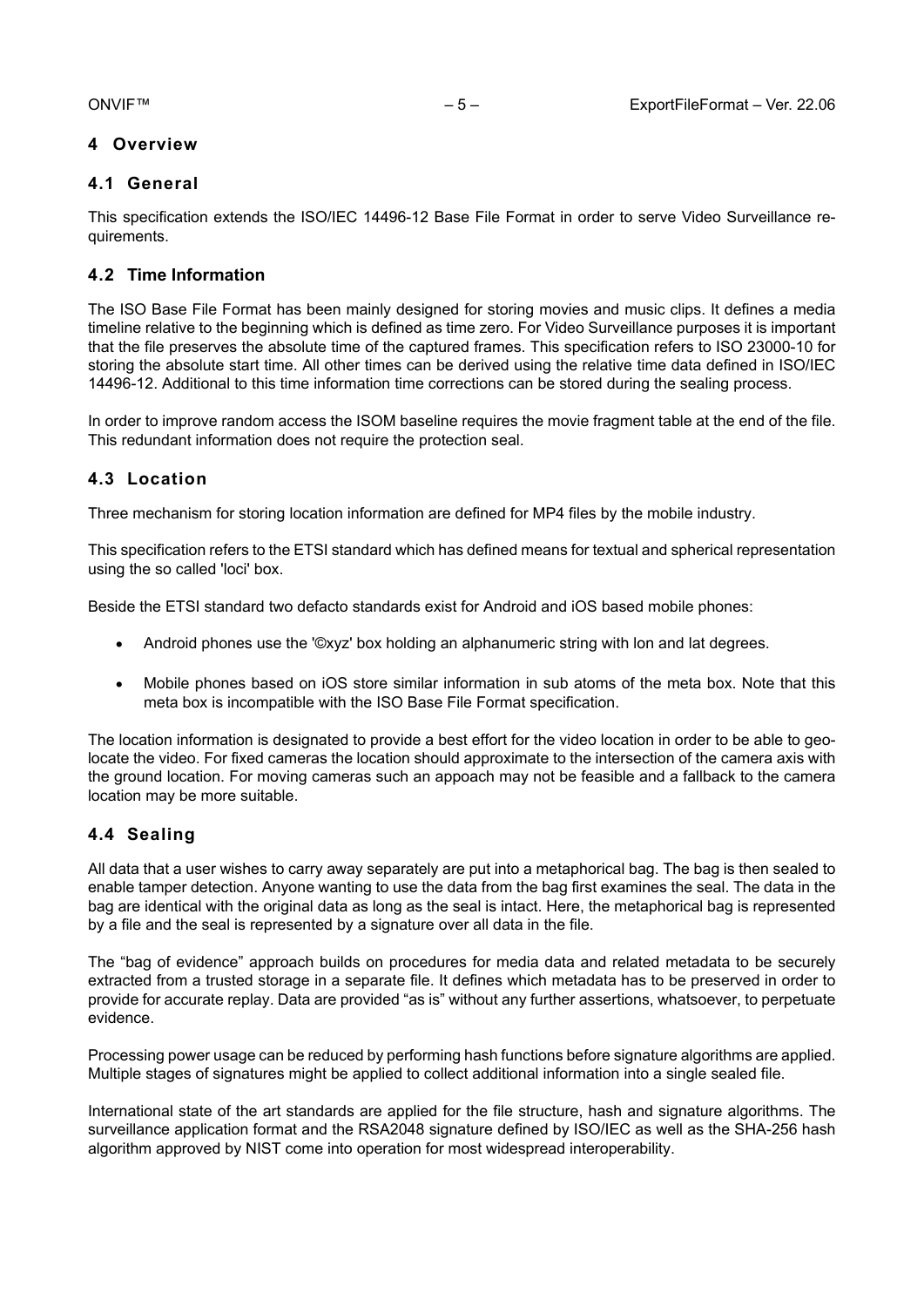

# **Figure 1: Sealing and examination process in a nutshell (Source: Wikipedia)**

# <span id="page-5-0"></span>**4.5 Use case 1: Playback of chunked and oversize clips at remote site**

An operator exports a Video clip with associated Audio from a DVR of brand A onto two DVDs, because it didn't fit on one. The selected recording period contains gaps because the recorder did only record when motion is detected. The DVD is then sent to a second site with Software where the content of the DVDs is copied to the local hard disk. The user then plays it back in the Video Management System of brand B. The operator at the playback station wants to see the gaps in the recording and to seek to a time where Video has been exported. On playback he expects the Video to playback smoothly with lip sync Audio.

# <span id="page-5-1"></span>**4.6 Use case 2: Forensic analysis at court**

A court receives video clips from a grocery store, a street surveillance system and a metro operator. All three videos are shown in the court's approved video player.

The judges want to see the suspect in all three video clips with exact time information. They also want to have information when the video clips have been exported and whether the video sequence is complete and authentic.

# <span id="page-5-2"></span>**4.7 Use case 3: Playback at players not equipped according to the present specification**

An authorized person receives video clips in the format defined in the present specification and wants to play back the media data on players conforming to the underlying standards definitions. Interpretation of the additional information added by the present specification is not required.

# <span id="page-5-3"></span>**5 Export Format**

# <span id="page-5-4"></span>**5.1 Required Side Information**

The SurveillanceExportBox is required. It is recommended that the SurveillanceExportBox be placed as early as possible in files, for maximum utility.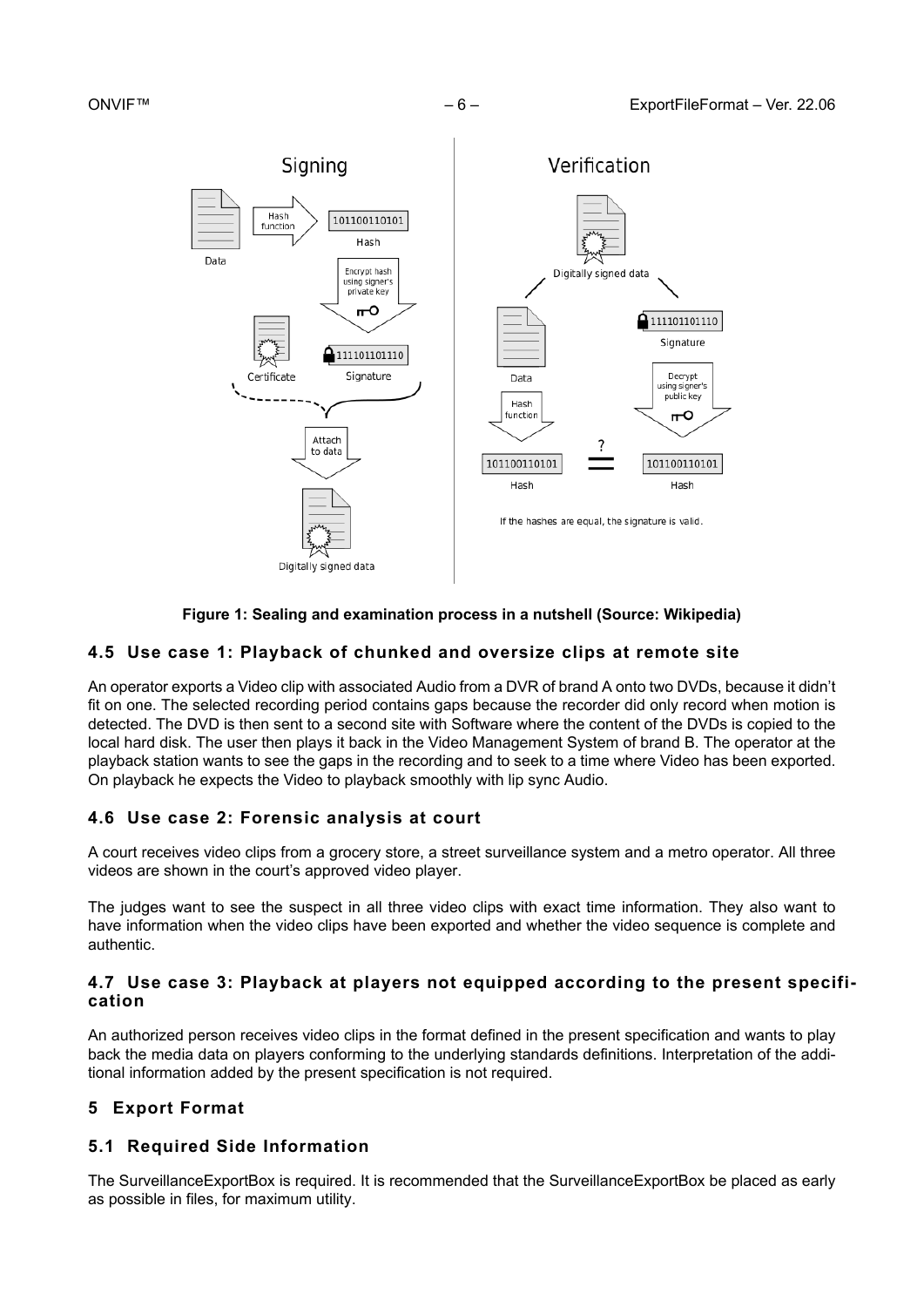In order to be able to associate the recording with a camera/microphone and the exporting system the following information shall be placed in the box:

- **•** Source Description of the video source
	- Name Name of the camera
	- URL Address under which the camera can be accessed
	- MAC Unique physical address of the camera (examples: 08-00-27-00-0C-15, 08:00:27:00:0C:15, 080027000C15)
	- Line Input line number token for multi channel devices
- **•** Source Description of the audio source
	- Name Name of the microphone
	- URL Address under which the microphone can be accessed
	- MAC Unique physical address of the microphone
- **•** Export Unit executing the export
	- Name Name of the exporting unit
	- URL Address under which the exporting unit can be accessed
	- MAC Unique physical address of the exporting unit
	- Time Date and time information as to when the export was executed (start time)
	- Operator Name or identification of the operator performing the export

#### **SurveillanceExportBox**

```
Box Type: 'suep'
Container: Meta Box ('meta'), file level
Mandatory: Yes
Quantity: Exactly one
```
This box shall contain information for all available tracks.

#### **Syntax**

```
class SurveillanceExportBox
   extends FullBox('suep', version = 1, 0){
string ExportUnitName;
 string ExportUnitURL;
   string ExportUnitMAC;
 UInt(64) ExportUnitTime;
   string ExportOperator;
  UInt(32) entry_count; 
   int i; 
  for (i=0; i < entry_count; i++) {
    UInt(16) TrackID;
    string SourceName;
    string SourceURL;
    string SourceMAC;
    string SourceLine;
   }
}
```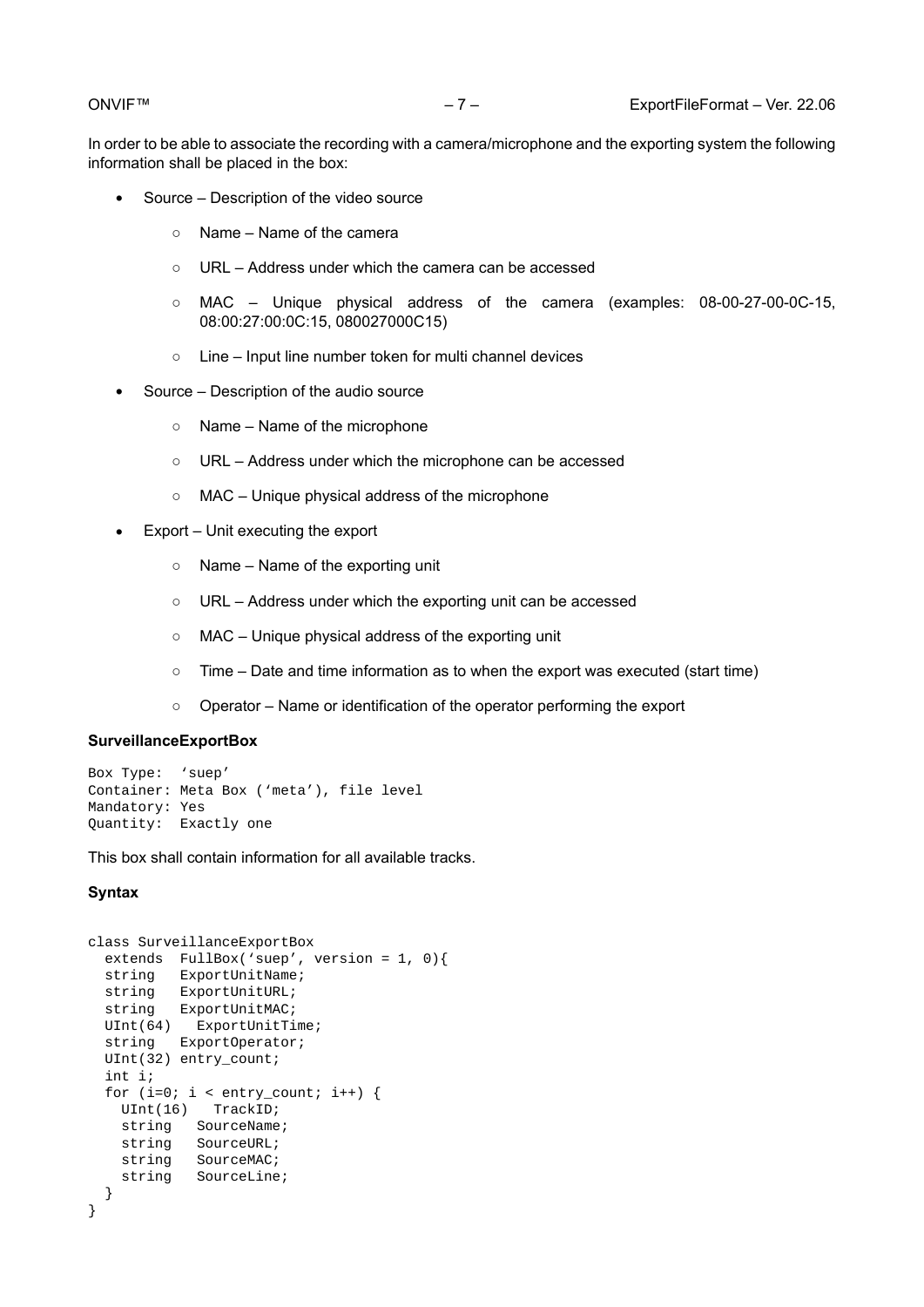### **Semantics**

String items are null-terminated strings in UTF-8 characters. If not applicable, the string shall contain the nulltermination only.

ExportOperator is a string that gives the name or identification of the operator performing the export. This string may be empty.

ExportUnitTime is an integer that provides date and time designation as defined in ISO/IEC 14496-12 of when the export operation has been started.

<span id="page-7-0"></span>entry\_count is an integer that provides the number of tracks.

# **5.2 Timing**

The  $\tt{startTime}$  element of  $\tt{AFIdentificationBox}^1$  shall contain the UTC based time of the first media sample in the fragment.

Each track fragment shall contain the Track Fragment Decode Time box 'tfdt' as defined in ISO/IEC 14496-12 to ease seeking during playback.

### <span id="page-7-1"></span>**5.3 Correction of start time**

#### **CorrectStartTimeBox**

```
Box Types: 'cstb' 
Container: Protection Scheme Information Box ('sinf')
Mandatory: No 
Quantity: Zero or one per signing instance
```
#### **Syntax**

```
aligned(8) 
class CorrectStartTimeBox extends Box ('cstb') {
   UInt(32) entry_count;
  for (i=0; i < entry_count; i++) {
     unsigned int(32) track_ID;
    unsigned int(64) startTime;
   }
)
```
#### **Semantics**

- **track\_ID** An integer that provides a reference to another track in the presentation. track IDs are never re-used and cannot be equal to zero.
- **startTime** The UTC based time represented by the number of 100-nanosecond intervals since January 1, 1601 of the first media sample in the first fragment.

# <span id="page-7-2"></span>**5.4 Location information**

When available, the location of the camera view shall be provided as 'loci' box according to ETSI TS 126 244. See below informal repetition of the definition.

#### **Location Box**

```
Box Types: 'loci' 
Container: User Data Box ('udta')
```
<sup>&</sup>lt;sup>1</sup>Box definitions can be found in ISO/IEC 23000-10 Information technology – Multimedia application format – Part 10: Surveillance application format.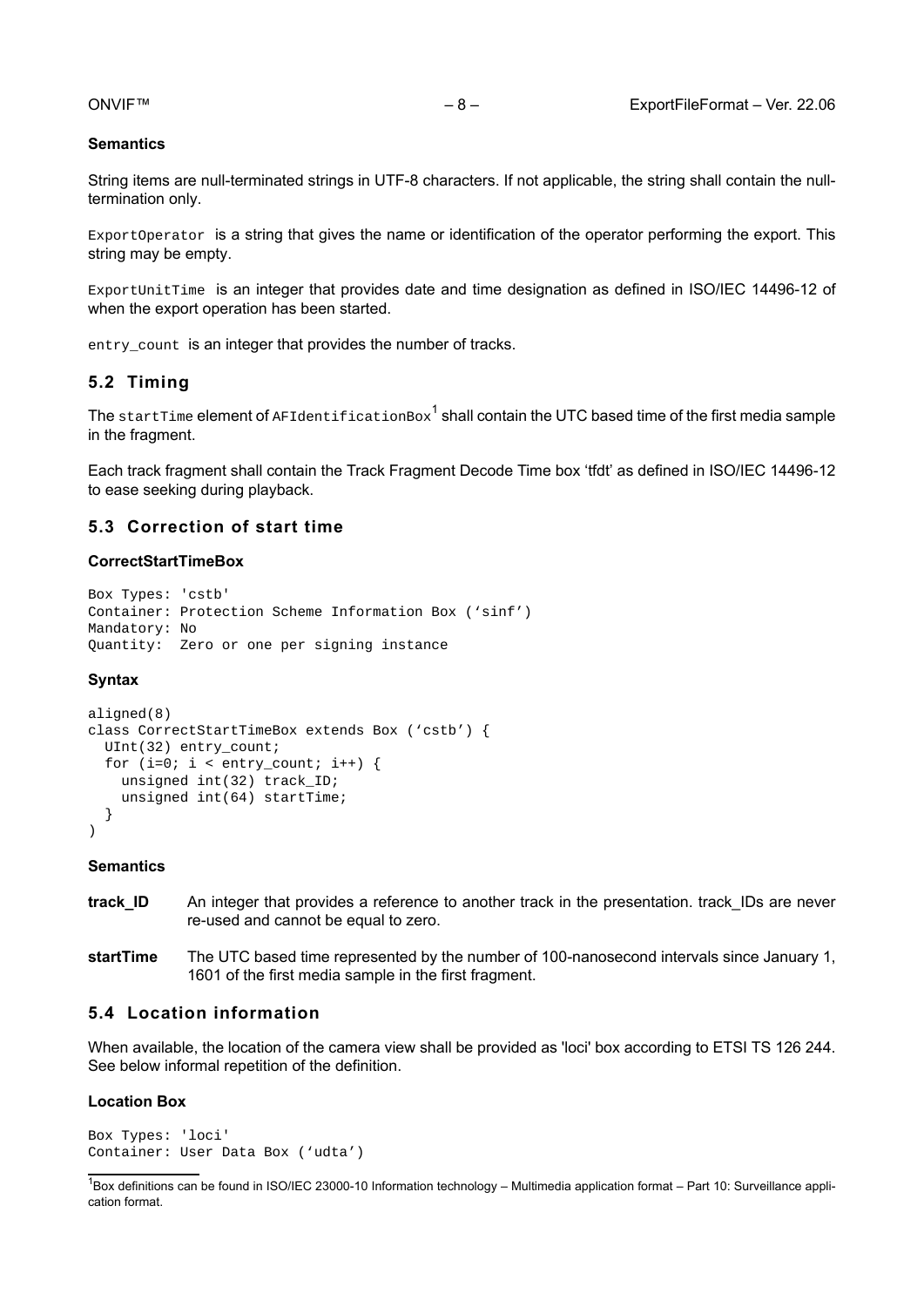```
Mandatory: No 
Quantity: Zero or one
```
### **Syntax**

```
aligned(8) 
class LocationInformationBox extends FullBox ('loci') {
   UInt(16) language;
   String Name;
   UInt(8) Role;
   UInt(32) Logitude;
   UInt(32) Latitude;
  UInt(32) Altitude;
  String AstronomicalBody;
   String Notes;
)
```
All characters of string based fields shall be encoded as UTF-8. The following semantics apply:

| <b>Role</b>                   | Shall be '1' - real location                                                                         |
|-------------------------------|------------------------------------------------------------------------------------------------------|
| <b>Name</b>                   | Human readable street address of the location, optionally including building<br>internal addressing. |
| <b>Longitude and Latitude</b> | 16.16 bit fixed point angle in degree.                                                               |
| <b>Altitude</b>               | Height of the location in meter.                                                                     |

# <span id="page-8-0"></span>**5.5 Timed metadata**

ONVIF metadata supports transport of frame related scene description, events and PTZ information. This section defines how such information can be stored in export files.

ISO/IEC 14496-12 Base File Format defines the box requirements for timed XML metadata. This specification defines how to interpret the metx box.

```
aligned(8) 
class XMLMetaDataSampleEntry() extends MetaDataSampleEntry ('metx') {
   string content_encoding; // optional
  string namespace;
  string schema_location; // optional
  BitRateBox(); // optional
)
```
**content encoding** Defaults to 'xml'. Options defined by ONVIF are 'gzip' and 'exi'.

**namespace** For ONVIF compliant metadata this parameter shall be set to "http://www.onvif.org/ver10/schema".

schema location Not used.

**BitRateBox** Not used.

An ONVIF compliant device shall describe a timed metadata track containing ONVIF metadata as defined by the ONVIF Streaming Specification using a XMLMetaDataSampleEntry box.

Content compression shall be signaled via the content\_encoding field. See the ONVIF Streaming Specification for compression data format.

Note, XML documents should not be preceeded by an XML declaration since both version and encoding are well defined.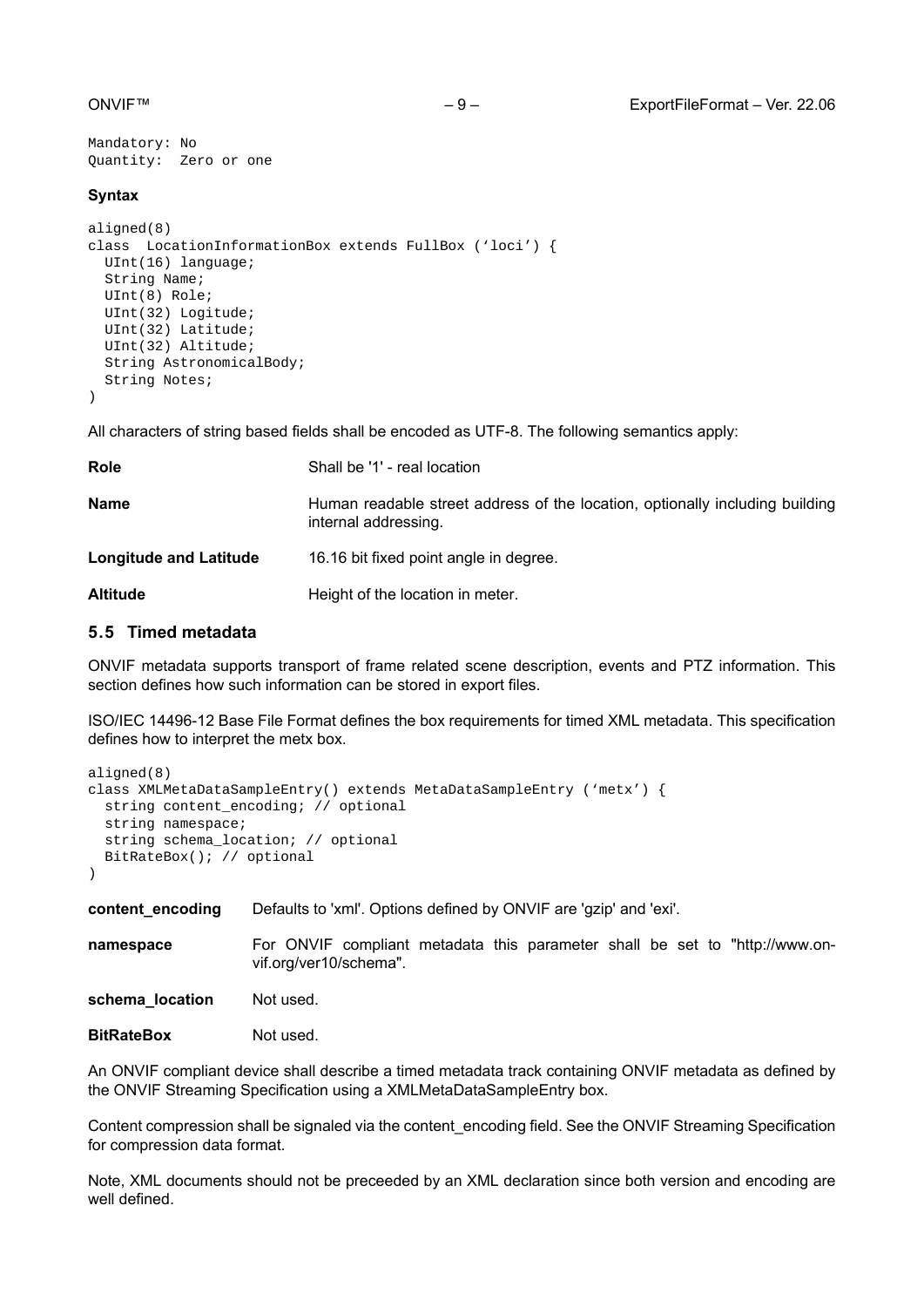# <span id="page-9-0"></span>**5.6 Signature**

# <span id="page-9-1"></span>**5.6.1 Preparing the signature input**

Inputs to the signature algorithm are all boxes of the file. These include boxes for signature creation, whose corresponding type is a string, set to a null value. The input contains signatures that are already present for repeated signing operations.

# <span id="page-9-2"></span>**5.6.2 Generating the signature**

Implementations of this specification shall support RSASSA-PSS signatures as specified in ISO/IEC 14888-2 and PKCS#1 v2.1 with:

- **•** SHA-256 as specified in FIPS 180-4 as cryptographic hash function
- **•** an RSA modulus length of at least 2048 bits
- **•** MGF1 as specified in PKCS#1 v2.1 as mask generation algorithm with SHA-256 as cryptographic hash function
- **•** Salt length 20
- **•** Trailer field number as specified by the trailerFieldBC constant

Implementations may support other digital signature algorithms, if appropriate.

The generated signature string has to be included in the SignatureBox as defined in [5.6.3](#page-9-3).

Generating and maintaining parameters of the signature algorithm, particularly signature and verification keys, is outside the scope of this document. Recommendations given, e.g., in FIPS 186 should be followed where appropriate.

# <span id="page-9-3"></span>**5.6.3 Include the generated signature in the file**

There are no changes to the file itself or the content after the signing operation has been performed. The sole exception is the input of the signature at the appropriate place.

The following box definitions provide for signature identification and inclusion. Encryption is not required; therefore an OriginalFormatBox is not necessary.

# <span id="page-9-4"></span>**5.6.3.1 Item Protection Box**

```
Box Type: 'ipro'2
Container: Meta box ('meta')
Mandatory: Yes
Quantity: Exactly one
```
The protection count shall be 1.

# <span id="page-9-5"></span>**5.6.3.2 Protection Scheme Info Box**

```
Box Type: 'sinf'<sup>2</sup>
Container: Item Protection Box ('ipro')
Mandatory: Yes
Quantity: One per signing instance
```
Contains exactly one SchemeTypeBox and exactly one SchemeInformationBox.

<sup>&</sup>lt;sup>2</sup>Box definitions can be found in ISO/IEC 14496-12 Information technology -- Coding of audio-visual objects -- Part 12: ISO base media file format.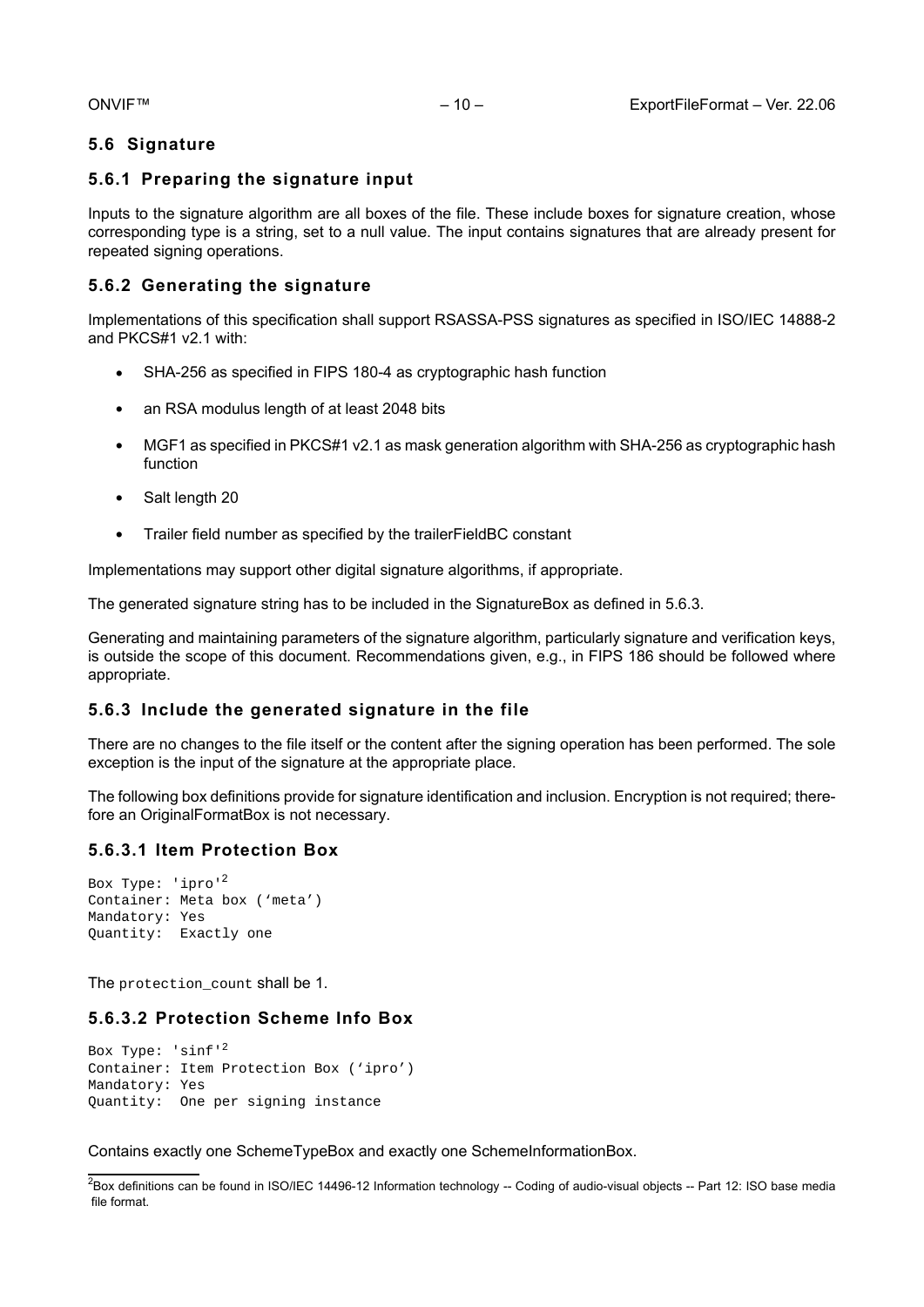### <span id="page-10-0"></span>**5.6.3.3 Scheme Type Box**

Box Type: 'schm'<sup>2</sup> Container: Protection Scheme Information Box ('sinf') Mandatory: Yes Quantity: One per signing instance

The scheme\_type shall be 0x6F656666 ("**O**nvif **E**xport **F**ile **F**ormat").

<span id="page-10-1"></span>The scheme\_version shall be 0x00010000 (version 1).

#### **5.6.3.4 Scheme Information Box**

Box Type: 'schi'<sup>2</sup> Container: Protection Scheme Information Box ('sinf') Mandatory: Yes Quantity: One per signing instance

Contains exactly one SignatureBoxand exactly one CertificateBox. May also contain exactly one AdditionalUserInformationBox, exactly one SignatureConfigurationBox, and one CorrectStartTimeBox $^3$ .

### <span id="page-10-2"></span>**5.6.3.5 Signature Box**

```
Box Type: 'sibo'
Container: Scheme Information Box ('schi')
Mandatory: Yes
Quantity: One per signing instance
```
#### **Syntax**

```
aligned(8) class SignatureBox
extends Box('sibo') {bit(8) signature[];}
```
#### **Semantics**

signature binary byte array. Length depends on used RSA key length.

#### <span id="page-10-3"></span>**5.6.3.6 Certificate Box**

```
Box Type: 'cert'
Container: Scheme Information Box ('schi')
Mandatory: Yes
Quantity: One per signing instance
```
#### **Syntax**

```
aligned(8) class CertificateBox
extends Box('cert') {
bit(8) data[]}
```
#### **Semantics**

data is the DER encoded binary byte array representation of the certificate for the key that should be used to verify the signature in the SignatureBox

# <span id="page-10-4"></span>**5.6.3.7 Signature Configuration Box**

Box Type: 'sigC'

<sup>3</sup>CorrectStartTimeBox was added in version 1.1 of the ONVIF Export File Format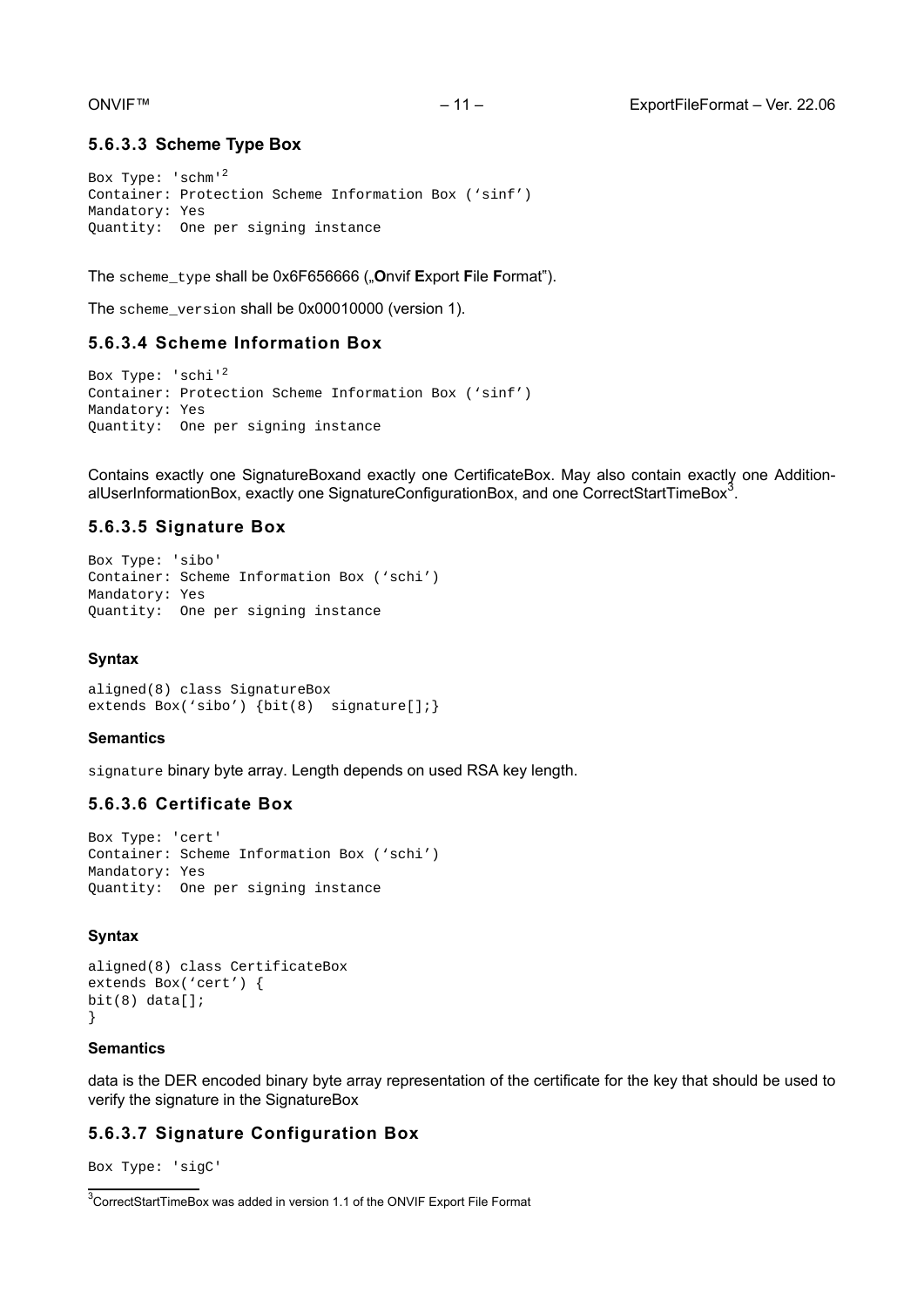```
Container: Scheme Information Box ('schi')
Mandatory: No
Quantity: Zero or one per signing instance
```
### **Syntax**

```
aligned(8) 
class SignatureConfigurationBox
   extends Box('sigC') {
     bit(8)AlgorithmIdentifier[];
   }
```
#### **Semantics**

The 'sigC' box shall be present when the signature algorithm deviates from the default defined in [5.6.2.](#page-9-2) Its AlgorithmIdentifier is the signature algorithm identifier with optional parameters as defined by RFC 3280 and RFC 4055. It is encoded using the ASN.1 distinguished encoding rules (DER) and has the structure:

:AlgorithmIdentifier ::= SEQUENCE {

| algorithm  | OBJECT IDENTIFIER, |                                   |  |
|------------|--------------------|-----------------------------------|--|
| parameters |                    | ANY DEFINED BY algorithm OPTIONAL |  |

# <span id="page-11-0"></span>**5.7 Repeated signing**

#### <span id="page-11-1"></span>**5.7.1 Procedure**

To add an item, for example, electronic receiving stamps, repeated signing of the file may be required.

Repeat steps defined in [5.6.1](#page-9-1) and [5.6.2](#page-9-2) and append another ProtectionSchemeInfoBox at the foot of the list of already existing boxes of that type as defined in [5.6.3](#page-9-3) while not changing protection\_count in the Item-ProtectionBox. Parsers are required to check for the existence of multiple ProtectionSchemeInfoBox despite protection\_count is fixed to 1, because any change of content which has already been signed would render the appropriate signature invalid. An optional AdditionalUserInformationBox might be used in order to add information.

<span id="page-11-2"></span>In order to include optional user information, data related to an additional signature 'auib' box is provided.

# **5.7.2 Additional User Information Box**

```
Box Type: 'auib'
Container: Scheme Information Box ('schi')
Mandatory: No
Quantity: Zero or one per signing instance
```
### **Syntax**

```
aligned(8) 
class AdditionalUserInformationBox
   extends Box('auib') {
     string UserInformation;
   }
```
### **Semantics**

UserInformation is a null terminated string in UTF-8 characters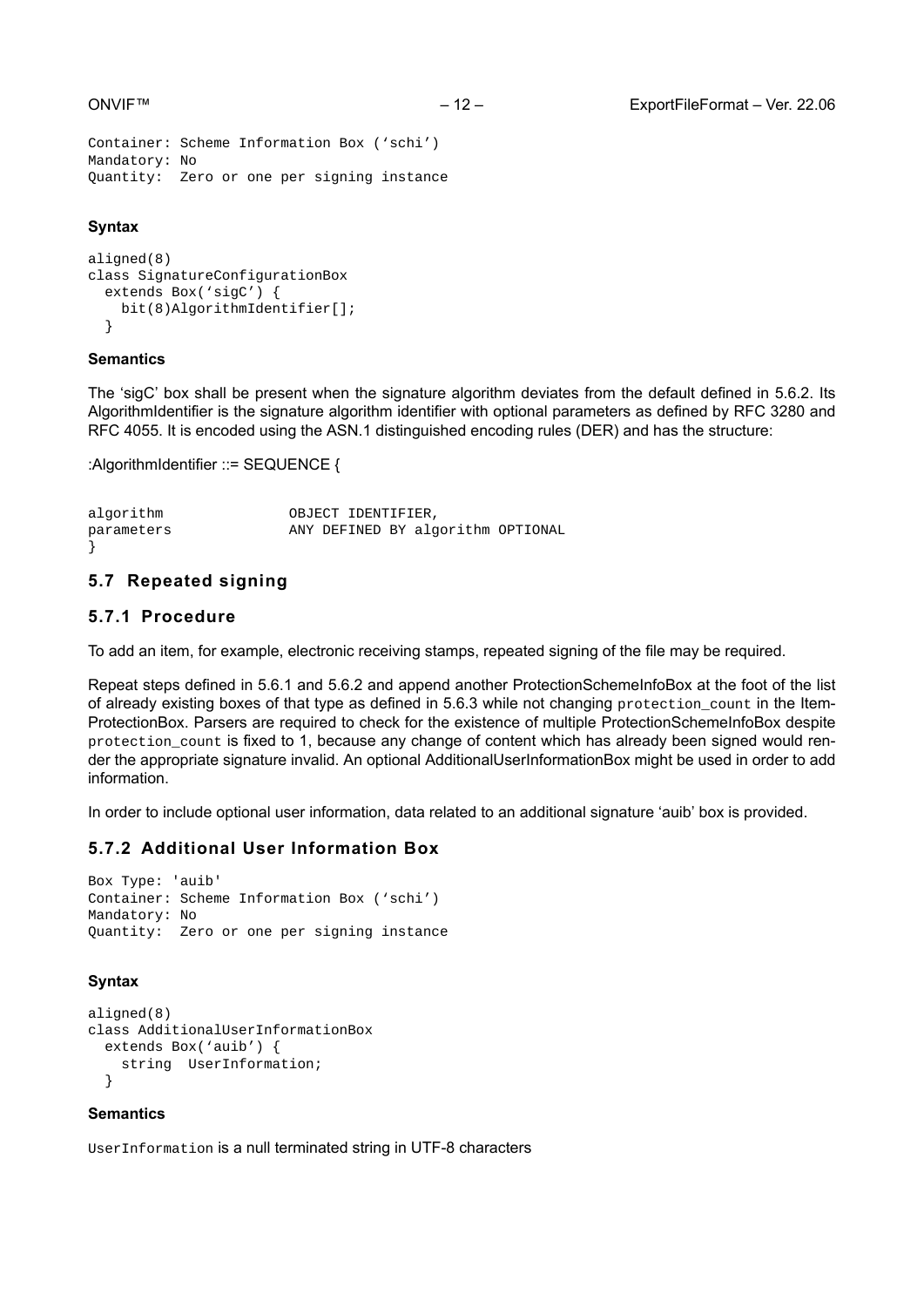# **Annex A. Repeated Signing (informative)**

<span id="page-12-1"></span><span id="page-12-0"></span>[Figure A.1](#page-12-1) characterizes the box arrangement defined in the present specification for data export.

| ∣meta |      |      |      |      |  |           |  |  |
|-------|------|------|------|------|--|-----------|--|--|
|       | suep | ipro |      |      |  |           |  |  |
|       |      |      | sinf |      |  |           |  |  |
|       |      |      | schm | schi |  |           |  |  |
|       |      |      |      |      |  | cert sibo |  |  |

**Figure A.1: Box structure with single signature**

<span id="page-12-2"></span>[Figure A.2](#page-12-2) characterizes the box arrangement after repeated signing.

| meta |           |      |              |  |              |      |  |        |  |      |  |  |                     |
|------|-----------|------|--------------|--|--------------|------|--|--------|--|------|--|--|---------------------|
|      | suep ipro |      |              |  |              |      |  |        |  |      |  |  |                     |
|      |           | sinf |              |  |              |      |  | sinf   |  |      |  |  |                     |
|      |           |      | schi<br>schm |  |              |      |  | schm l |  | schi |  |  |                     |
|      |           |      |              |  | $ $ cert $ $ | sibo |  |        |  |      |  |  | auib sigC cert sibo |

**Figure A.2: Box structure with double signature**

The red color represents the signature introduced at the export stage. The green color represents another signing operation happening after the export stage. The CertificateBox provides the public key for signature verification. Within the SignatureConfigurationBox information is contained describing a nondefault signature algorithm and its parameters. Additional information has been added in the AdditionalUserInformationBox.

In order to check validity of a signature the signature itself has to be taken from the SignatureBox and the bit values for the signature string be set to zero. The hashing operation is performed followed by the signature operation on the hash value. Now the two signatures can be compared.

Example: Steps to check validity of the first (red) signature from above

- **•** Remove the (green) boxes created for the second signing
- **•** Re-adjust box sizes of 'ipro' and 'meta' according to the size of removed 'sinf' box
- **•** Read the public key from the red CertificateBox (do not change the box content)
- **•** Take out the signature from the red SignatureBox
- **•** Set the bit values of the red SignatureBox to zero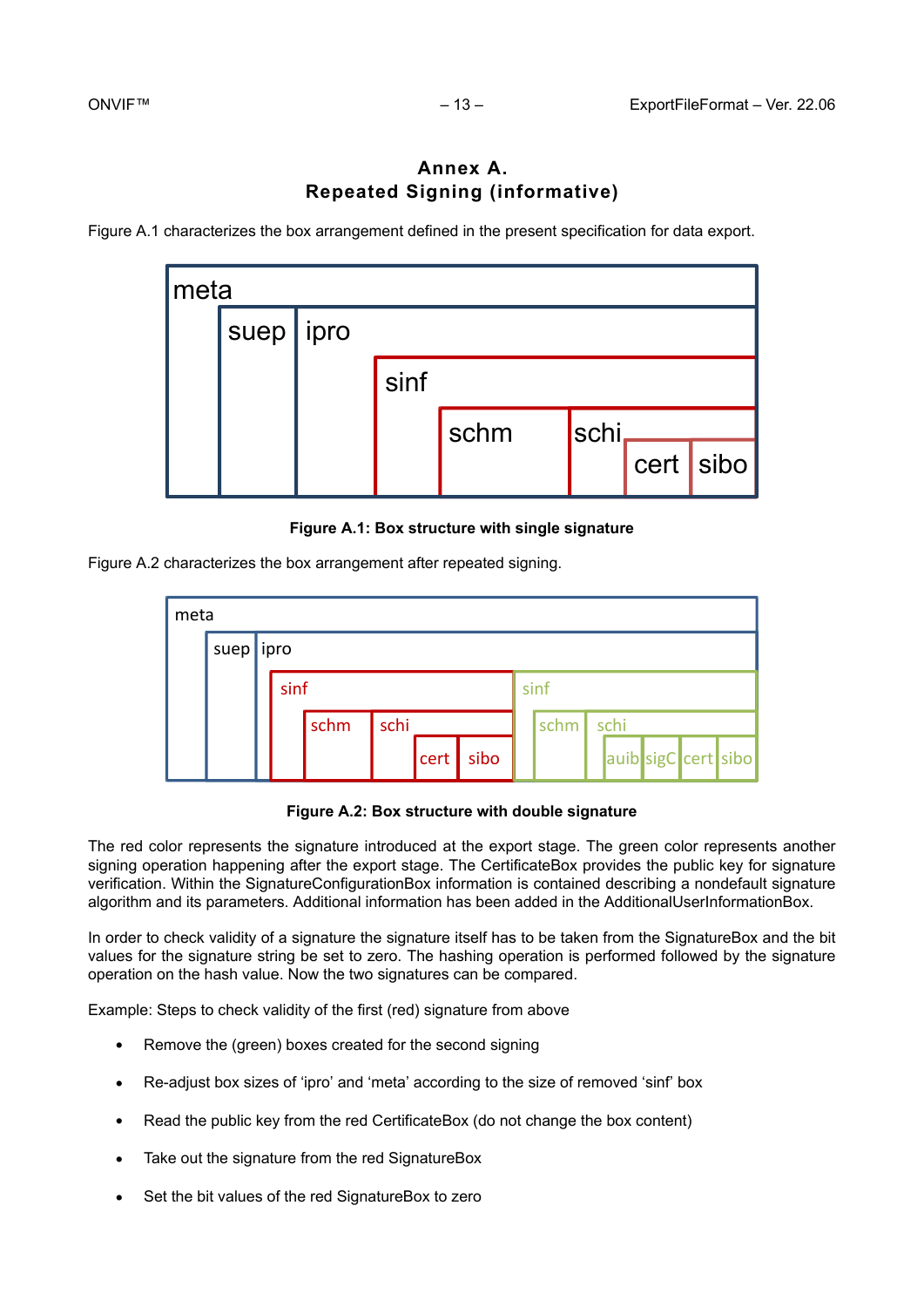- **•** Perform hash operation on the remaining file data
- **•** Perform signature operation on the obtained hash value
- **•** Compare the just generated signature with the signature taken out before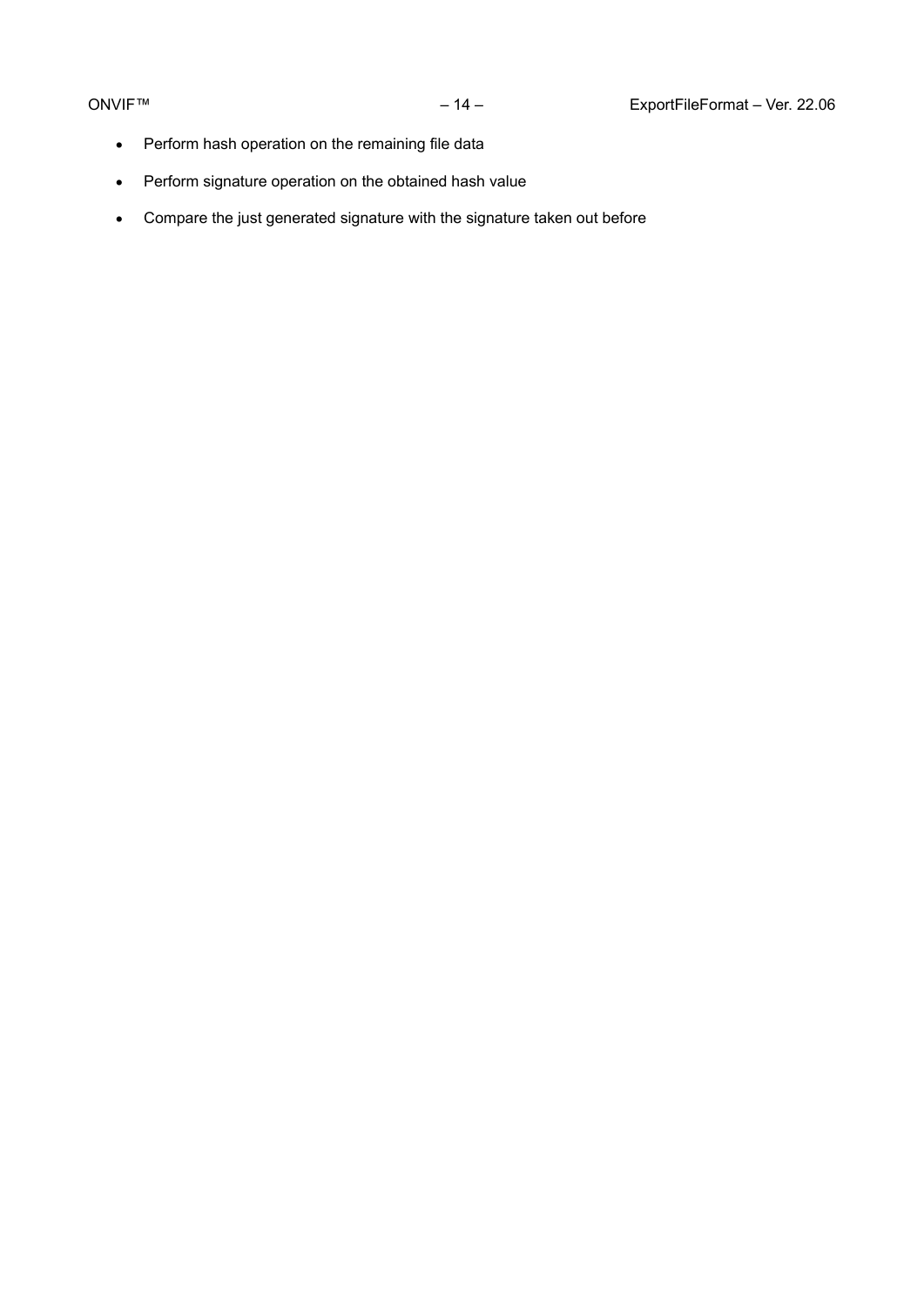# **Annex B. Box Structure (informative)**

<span id="page-14-0"></span>The diagram below provides an overview on required boxes and their referencing for a video stream with audio and timed metadata. In order to simplify the example, it shows the content of a single fragment while a real file would contain numerous fragments.

```
ftyp<sup>1</sup> File brand 'isom'.<br>
moov<sup>1</sup> File wide definiti
                                                 moov1 File wide definitions
      mvhd<sup>1</sup> Movie header with creation time, timescale, duration and others
       trak<sup>1</sup> First track is expected to contain Video<br>tkhd<sup>1</sup> Track header with creation time. timescal
                                                 Track header with creation time, timescale, duration, track ID
               mdia1
                     mdhd<sup>1</sup> Media header with creation time, timescale, duration and others health Signals that this is a Video track (type is 'vide')
                     hdlr<sup>1</sup> Signals that this is a Video track (type is 'vide') minf<sup>1</sup> Contains creation time, timescale, duration and oth
                                                 Contains creation time, timescale, duration and others
                            vmhd<sup>1</sup> Video color information<br>dinf<sup>1</sup> Data location informati
                                                 Data location information.
                            \begin{array}{c} \texttt{dref}^1 \\ \texttt{url}^1 \end{array}url<sup>1</sup> Data location flag in file must be set stbl<sup>1</sup> Container with sample descriptions.
                            <sup>1</sup> Container with sample descriptions.<br>
stsd<sup>1</sup> Codec information
                                     Codec information<br>avc1<sup>1</sup> H.264 codec inform
                            avc1<sup>1</sup> H.264 codec information<br>stts<sup>1</sup> Sample index by time
                            stts<sup>1</sup> Sample index by time<br>stsc<sup>1</sup> Sample to chunk mapp
                            stsc<sup>1</sup> Sample to chunk mapping<br>stco<sup>1</sup> List of Chunk offsets in
                                                List of Chunk offsets inside 'mdat' relative to file begin
       trak<sup>1</sup> Second track with Audio<br>tkhd<sup>1</sup> Track header with creat
                                                 Track header with creation time, timescale, duration, track ID
              \begin{array}{c} \mathtt{mdia}^1 \\ \mathtt{mdhd}^1 \end{array}mdhd<sup>1</sup> Media header with creation time, timescale, duration and others hdlr<sup>1</sup> Signals that this is a Audio track (type is 'soun')
                     hdlr<sup>1</sup> Signals that this is a Audio track (type is 'soun')<br>minf<sup>1</sup> Contains creation time, timescale, duration and oth
                            \mathbf{F}^1 Contains creation time, timescale, duration and others<br>mhd<sup>1</sup> Audio stereo balance information
                            mhd<sup>1</sup> Audio stereo balance information<br>dinf<sup>1</sup> Data location information.
                                                Data location information.
                            \frac{dref^1}{ur1^1}url<sup>1</sup> Data location flag in file must be set stbl<sup>1</sup> Container with sample descriptions.
                            <sup>1</sup> Container with sample descriptions.<br>
stsd<sup>1</sup> Codec information
                                   s<sup>1</sup> Codec information<br>mp4a<sup>1</sup> Audio format information
                                                 Audio format information
                            stts<sup>1</sup> Sample index by time<br>stsc<sup>1</sup> Sample to chunk mapp
                            stsc<sup>1</sup> Sample to chunk mapping<br>stco<sup>1</sup> List of Chunk offsets i
       stco<sup>1</sup> List of Chunk offsets inside 'mdat' relative to file begin<br>User data
              uden and the User data<br>1 User data Geo locat
       loci<sup>4</sup> Geo location information<br>trak<sup>1</sup> Third track with timed m
              t<sup>1</sup> Third track with timed metadata<br>
tkhd<sup>1</sup> Track header with creation time
                                                 Track header with creation time, timescale, duration, track ID
               mdia1
                      mdhd1 Media header with creation time, timescale, duration and others
                     hdlr<sup>1</sup> Signals that this is a metadata track (type is 'meta')<br>minf<sup>1</sup> Contains creation time, timescale, duration and others
                            <sup>1</sup> Contains creation time, timescale, duration and others<br>nmhd<sup>1</sup>     Null media handler box
                            nmhd<sup>1</sup> Null media handler box<br>dinf<sup>1</sup> Data location informat
                                                Data location information.
                            \mathbf{d} \mathbf{r} \mathbf{e} \mathbf{f}^1url<sup>1</sup> Data location flag in file must be set stbl<sup>1</sup> Container with sample descriptions.
                            <sup>1</sup> Container with sample descriptions.<br>stsd<sup>1</sup> Codec information
                                   f<sup>1</sup> Codec information<br>metx<sup>1</sup> Metadata format in
                            metx<sup>1</sup> Metadata format information<br>stts<sup>1</sup> Sample index by time
                            stts<sup>1</sup> Sample index by time<br>stsc<sup>1</sup> Sample to chunk mapp
                                                 Sample to chunk mapping
```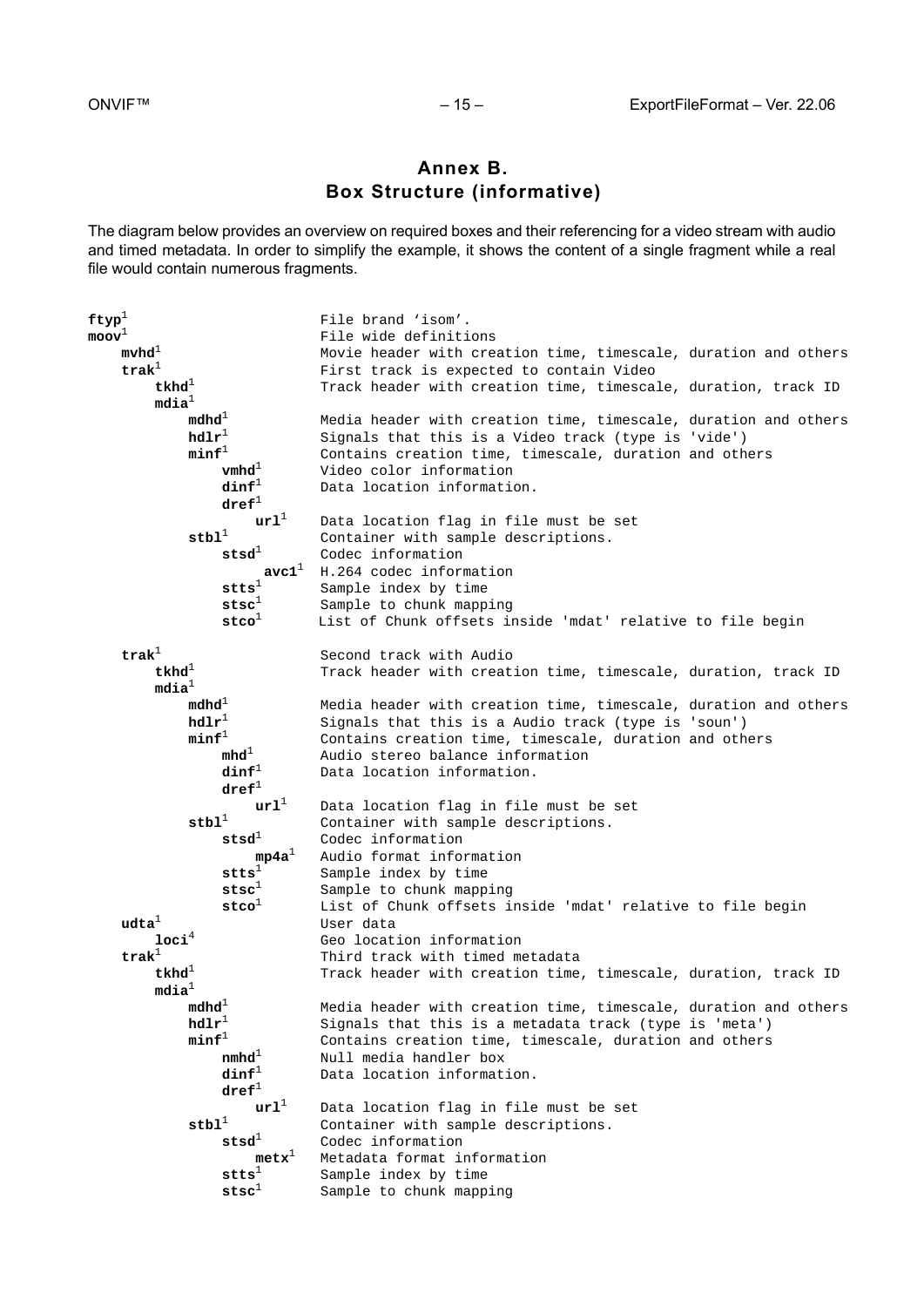| $\verb stco ^{1}$                   | List of Chunk offsets inside 'mdat' relative to file begin   |
|-------------------------------------|--------------------------------------------------------------|
| $\texttt{mdat}^1$                   | Raw Video and Audio of first fragment (moov)                 |
| $\text{mod} \mathbf{f}^1$           | Fraqment                                                     |
| mfhd <sup>1</sup>                   | Contains creation time, timescale, duration and others       |
| $\texttt{traf}^1$                   | First track with Video                                       |
| $t$ fhd <sup><math>\pm</math></sup> | Sample information                                           |
| $\texttt{tfdt}^1$                   | Track fragment decode time                                   |
| trun <sup>1</sup>                   | Access to raw data in mdat box                               |
| $\texttt{traf}^1$                   | Second track with Audio                                      |
| $t$ fhd $^1$                        | Sample information                                           |
| $\texttt{tfdt}^1$                   | Track fragment decode time                                   |
| trun <sup>1</sup>                   | Access to raw data in mdat box                               |
| $\texttt{traf}^1$                   | Third track with timed metadata                              |
| $t$ fhd $^1$                        | Sample information                                           |
| $\texttt{tfdt}^1$                   | Track fragment decode time                                   |
| trun <sup>1</sup>                   | Access to raw data in mdat box                               |
| $\text{mdat}^{\perp}$               | Raw Video and Audio of this                                  |
| meta <sup>1</sup>                   | File level meta information                                  |
| $\texttt{hdlr}^\perp$               |                                                              |
| sumi <sup>2</sup>                   | File UUIDs as well as absolute start time and duration       |
| suep <sup>3</sup>                   | Export supplementary information                             |
| $\mathbf{ipro}^1$                   | File protection                                              |
| $\texttt{sinf}^1$                   | File protection information                                  |
| $\mathtt{schm}^1$                   | Protection scheme OEFF defined by this specification         |
| $\texttt{schi}^1$                   |                                                              |
| $\texttt{sibo}^3$                   | Signature of the export                                      |
| $cert^3$                            | Certificate of the exporter                                  |
| $m$ fra $^1$                        | Optional movie fragment random access (must be last in file) |
| $\text{tfra}^{\perp}$               | Track fragment random access                                 |
| $mfro\perp$                         | Movie fragment random access offset                          |

The superscripts denotes the specification that defines the box:

<sup>1</sup> ISO/IEC 14496-12

<sup>2</sup> ISO/IEC 23000-10

 $^3$  This specification

 $^4$  ETSI TS 126 244